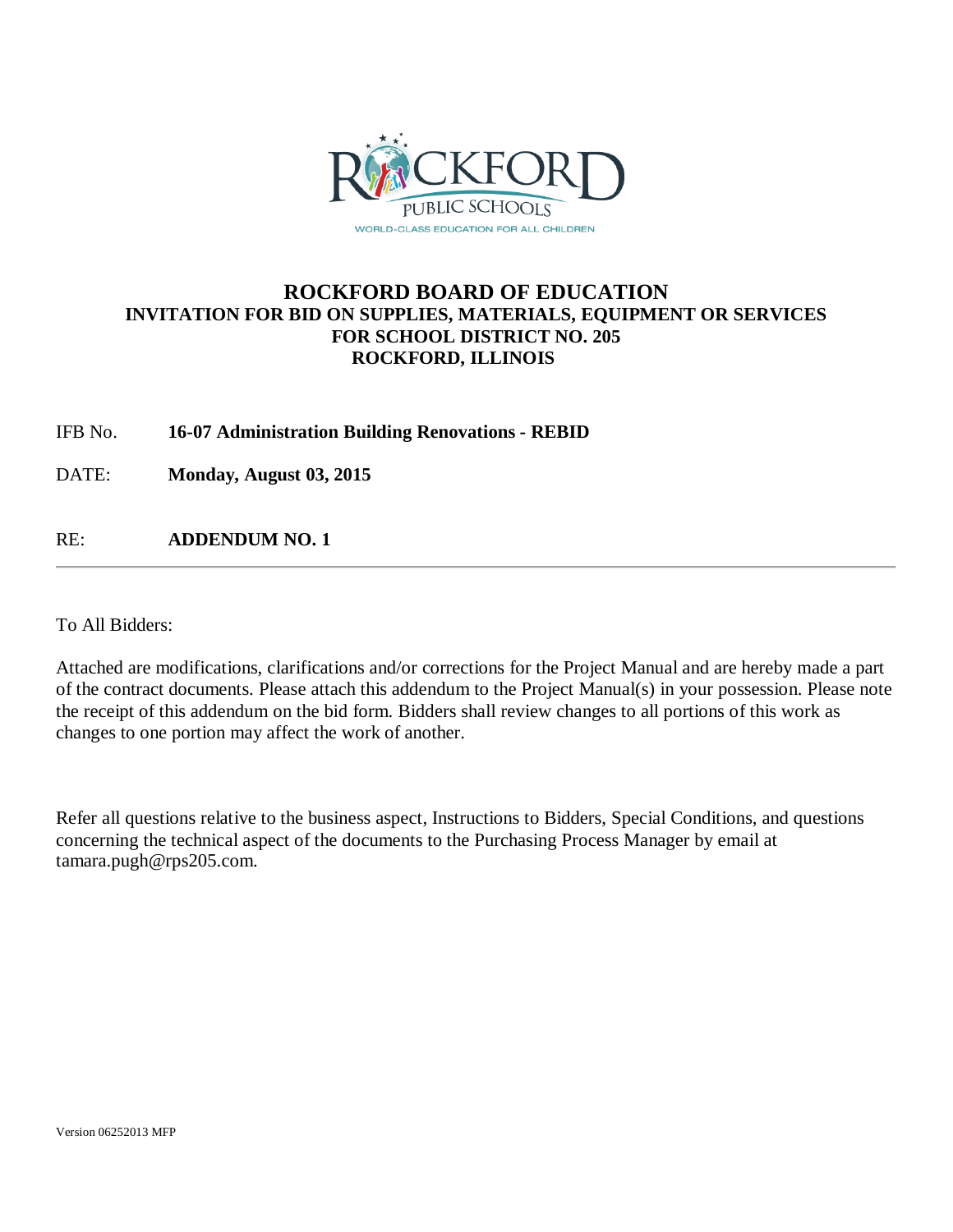

**4949 Harrison Avenue Suite 100 PO Box 5207 Rockford, Illinois 61125‐0207 Tel. (815) 484.0739 Fax (815) 229.9867**

ROCKFORD PUBLIC SCHOOLS 205 **Administration Building Renovations REBID** LDG Project No.: 25077

### **PRE‐BID MEETING MINUTES**

July 31, 2015

### I. PRE‐BID MEETING – MANDATORY

a. 9:00 am at the Rockford Public Schools Administration Building, 501 7<sup>th</sup> Street, Rockford, Illinois 61104

### II. INTRODUCTIONS

- a. Owner
	- i. Kevin Behling, Executive Director of Design & Construction, RPS 205
- b. Larson & Darby Group
	- i. Chris Anderson, Larson & Darby Group filling in for Steve Nelson, Project Manager, Larson & Darby Group

### III. REVIEW OF BIDDING DATE AND REQUIREMENTS

a. Bid date / time / location

**Thursday, August 6, 2015 at 2:00 p.m. (CDST)** Rockford Board of Education 6th floor Conference Room 501 Seventh St. Rockford, Illinois 61108

b. All bidding questions shall be submitted to the District no later than August 3, 2015. Responses will be included in a final addendum by August 4, 2015.

### IV. PROJECT SCOPE REVIEW

a. Administration Building Renovations – Scope revisions from initial solicitation include elimination of all work associated with the removal of the escalator and the inclusion of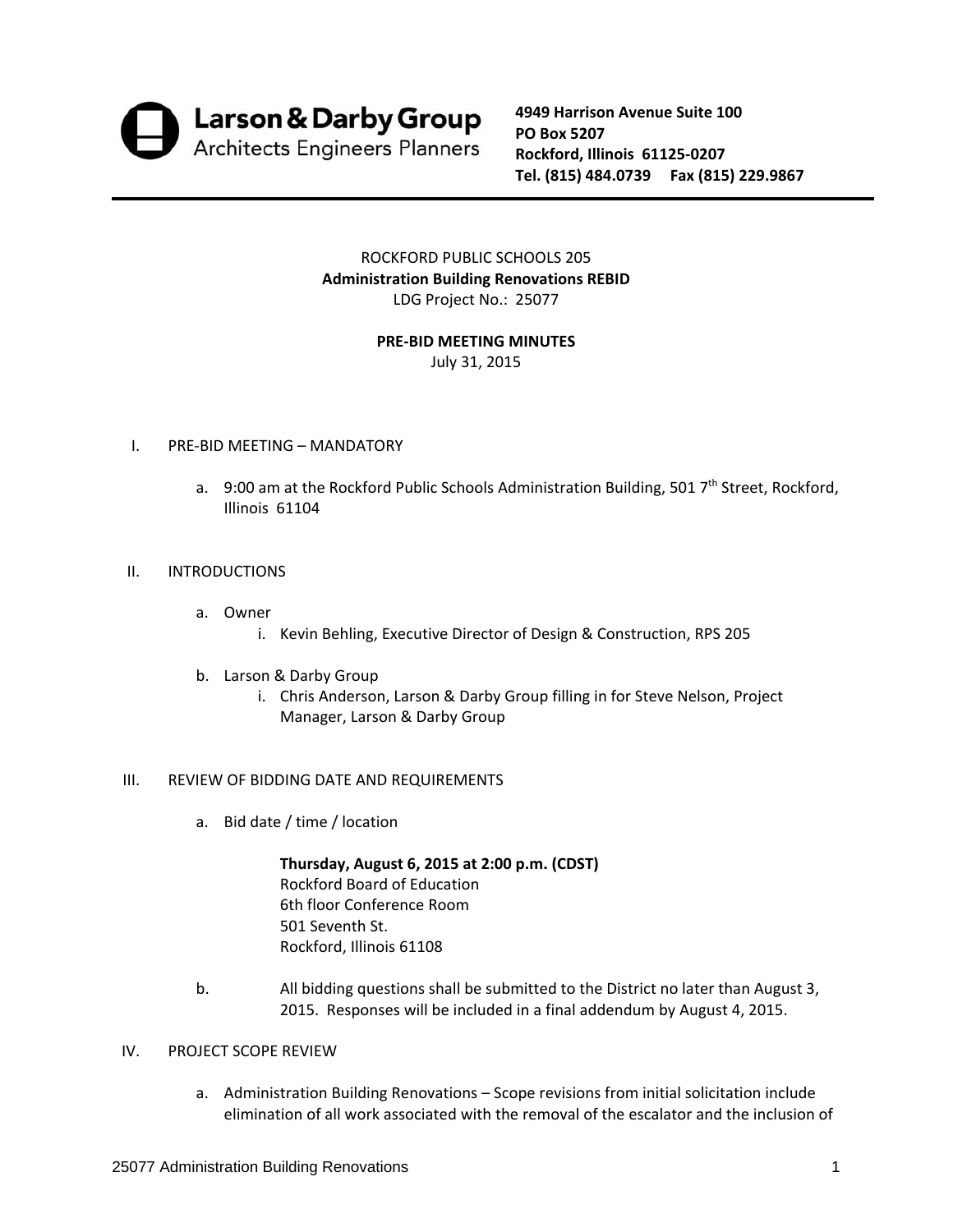a new glazed railing at the foot of the escalator. Remainder of scope is essentially the same.

b. Alternate

ALTERNATE NO. 1: Hours for performing aluminum entrance and glazing work.

### V. QUESTIONS – **(Responses in Bold)**

- a. Questions after this pre-bid meeting shall be referred to the RPS 205 Purchasing Process Manager by email to tamara.pugh@rps205.com.
- b. How are we to handle the patch and repair of the existing wallcovering at demolished door and new door locations at Coffee/Copier 101? **It was determined that the wallcovering shall be removed from the southwest wall in its entirety and from the northwest wall to the nearest interior corner. Walls to be prepared to receive new paint finish.**
- c. Discussion was held regarding the door to Coffee/Copier 101. **It was determined that the existing door and frame shall be removed and a new door and frame will be installed as indicated.**
- d. How will the new glazed aluminum framing assembly be attached and supported at the foot of the escalator? **Larson & Darby Group to provide a revised detail of this location indicating two additional wings that would die into the existing sloped stone at each side of the existing escalator.**

P:\25077 RPS 2nd FL Admin\Correspondence\Misc\25077 Administration Bldg Renovations PreBid‐ Minutes‐073115.doc